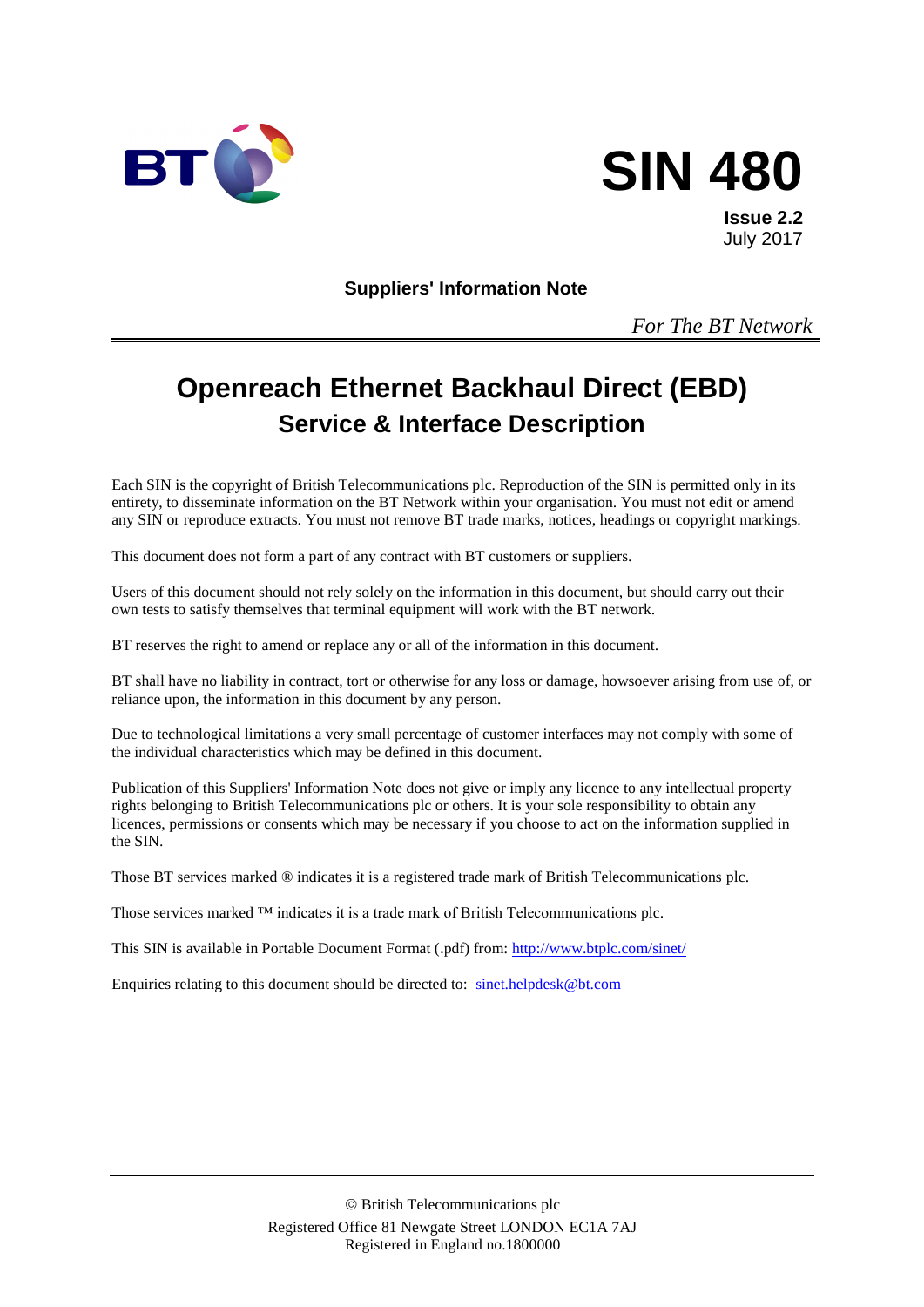## **CONTENTS**

| 1.           |       |                                                                       |  |
|--------------|-------|-----------------------------------------------------------------------|--|
| 2.           |       |                                                                       |  |
| 2.1          |       |                                                                       |  |
| 2.2          |       | CP's IDENTIFIED INTERFACE FOR ETHERNET BACKHAUL DIRECT TERMINATION  4 |  |
| 2.3          |       |                                                                       |  |
|              | 2.3.1 |                                                                       |  |
|              | 2.3.2 |                                                                       |  |
|              | 2.3.3 |                                                                       |  |
| 2.4          |       |                                                                       |  |
| 3.           |       |                                                                       |  |
| $\mathbf{4}$ |       |                                                                       |  |
| 5.           |       |                                                                       |  |
| 6.           |       |                                                                       |  |

#### **FIGURES**

#### **TABLES**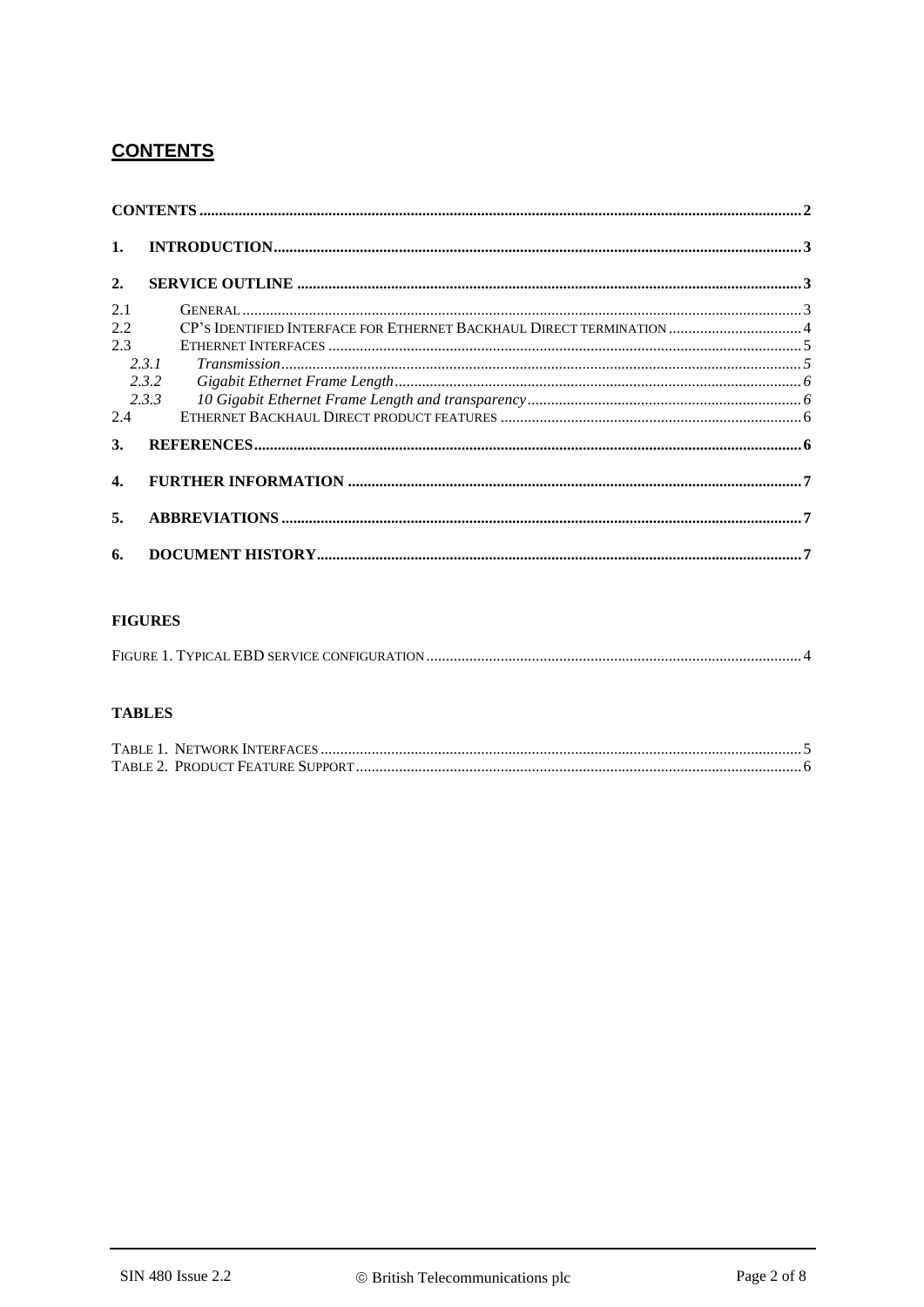## **1. Introduction**

This Suppliers' Information Note (SIN) describes the Ethernet Backhaul Direct (EBD) product supplied by Openreach. This product will inter-work between a Communications Provider's (CP) Point of Presence (PoP) located in a designated Openreach Access Serving Node (ASN) BT Local Exchange (using a licensed facility in the BT exchange), and a CP's core network PoP located in the designated Openreach Handover Point (OHP) as described in the Ethernet Backhaul Direct Product Handbook and ordered under the Ethernet Backhaul Direct schedule of the Connectivity Services contract terms and conditions.

Note that previously handover was also available in the CP's own site, accessed using a Bulk Transport Link (BTL). This option is no longer an available for new supply.

Any specific technology mentioned in this document is current as of today, however it may be subject to change in the future. Should the specification of the interface be changed, this will be notified by a new issue of this SIN. Openreach reserves the right to adapt technology to deliver EBD as new developments are made. All services are delivered over an uncontended transmission path.

This SIN should be read in conjunction with SIN 360<sup>[\[6\]](#page-5-0)</sup>, "Ethernet Customer Interfaces: Interface Characteristics", SIN 481 "Bulk Transport Link", the Ethernet Backhaul Direct product handbook and the Bulk Transport Link product handbook.

## **2. Service Outline**

## **2.1 General**

Ethernet Backhaul Direct (EBD) is an Openreach product that offers permanently connected, point-to-point high speed data circuits that provide a secure and un-contended backhaul service for Communications Providers (CPs).

This service will operate between a Communications Provider's (CP) Point of Presence (PoP) located in a designated Openreach Access Serving Node (ASN) BT Local Exchange (using a licensed facility in the BT exchange), and a CP's core network PoP located in either the designated Openreach Handover Point (OHP) or, historically, in the CP's own site, accessed using a Bulk Transport Link.

The Bulk Transport Link (BTL) was separately purchased and supplied, effectively extending the Openreach network to the CP's site. It provided the connection between the OHP and the CP's site, when it was not located in a BT building, up to a radial distance of 35Km from the OHP. BTL was designed to support multiple Ethernet Backhaul Direct services. Please refer to the Ethernet Backhaul Direct Bulk product handbook and SIN 481<sup>[\[6\]](#page-5-0)</sup> for further details.

Ethernet Backhaul Direct is available from a number of ASN (BT Local Exchange) locations across the UK. The list of allowable EBD ordering sites and those anticipated to be live in a rolling time period is available via the Openreach web site:

<https://www.openreach.co.uk/orpg/home/products/ethernetservices/ethernetbackhauldirect/ebd.do>.

The Ethernet Backhaul Direct service has no distance related elements (i.e. neither a radial or route distance limit nor distance related price component) between an ASN and its designated OHP(s). The reach of each service is governed by its ASN to OHP parenting. Details of the Access Serving Node (ASN) to Openreach Handover Point (OHP) parenting are available via the link above.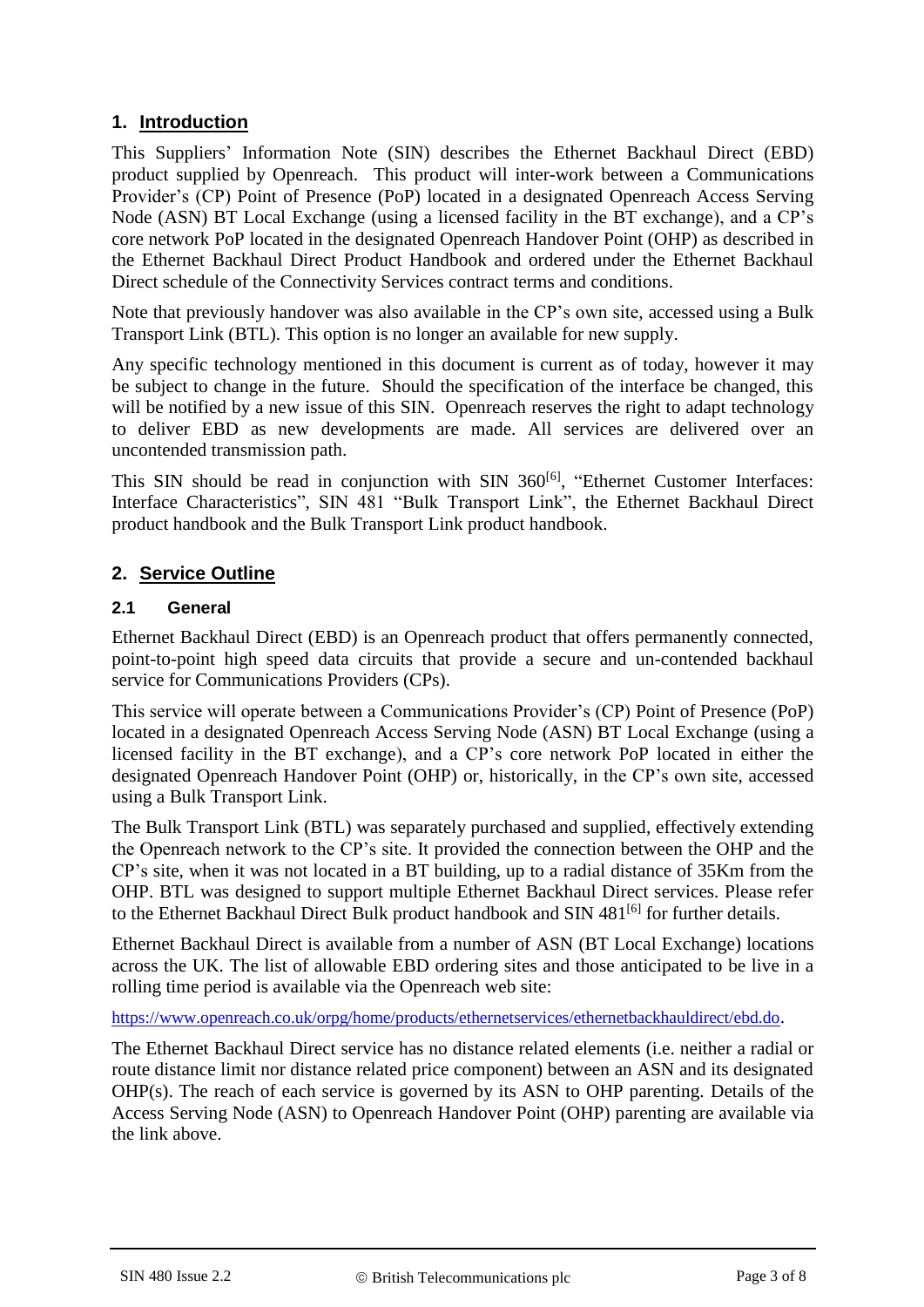Where an ASN and OHP are co-located (i.e. in the same building) EBD is not an applicable connection.

Ethernet Backhaul Direct services are offered at fixed Ethernet bandwidths of 1Gbit/s and 10Gbit/s only on an uncontended basis. Customer presentation is described in section [2.3.](#page-4-0)

Refer to the Ethernet Backhaul Direct product handbook for details of available Resilience Options.

A schematic of the Ethernet Backhaul Direct service is shown [Figure 1.](#page-3-0)



## **Figure 1. Typical EBD service configuration**

<span id="page-3-0"></span>**Note 1.** Figure 1 shows CP's identified interface as both a direct port connection and an interface panel, both of which are customer options.

## **2.2 CP's Identified Interface for Ethernet Backhaul Direct termination**

Service demarcation will be between the CP's identified interfaces in CP areas of an ASN or OHP site. For remote CP PoP sites accessed via a Bulk Transport Link please refer to SIN 481 and the Bulk Transport Link product handbook.

The identified interface could be either (to be captured during order request):

- 1. CP owned and provided Interface Panel
- 2. CP owned and provided equipment interface (Ethernet port)

The interface is the Circuit Terminating Point (CTP), i.e. the connector on the end of the Openreach fibre tail.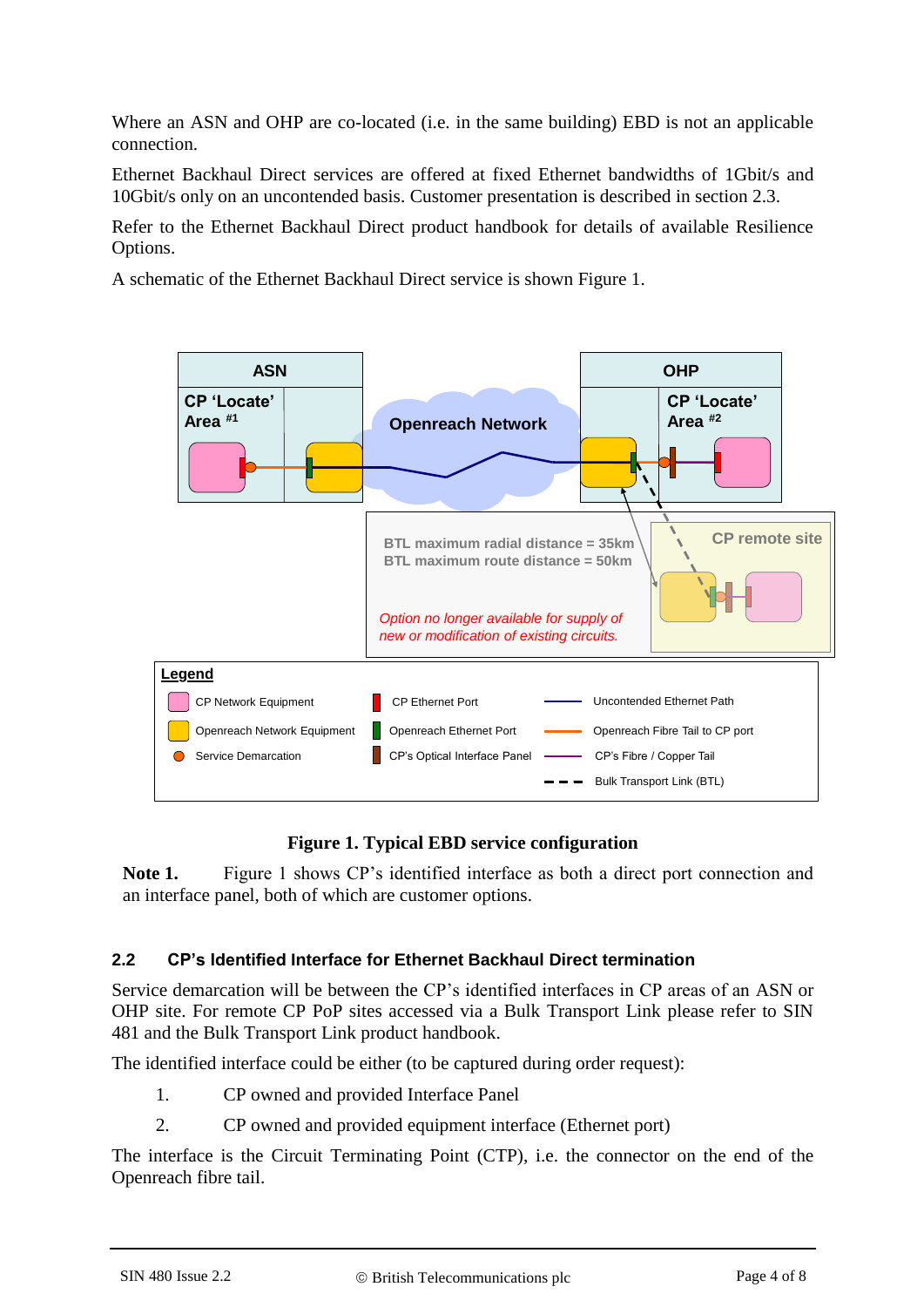*Note*: the options listed above are for EBD services existing between an ASN and OHP. If the EBD service endpoint is at a CP site via a Bulk Transport Link then the Circuit Termination Point is at the customer interface of the BTL at the CP's site. Refer to SIN 481 and the Bulk Transport Link product handbook.

Only the following physical optical interface connector types are supported for the CP provided identified interface for EBD products:

- FC/PC (Fibre Connector / Physical Contact)
- LC (Lucent Connector)
- SC (Subscriber Connector)

The physical interface must be specified on the order request. Any conversion of interfaces is the CP's responsibility, i.e. the CP must provide interface converters on its card or at the interface panel, if necessary. Openreach engineers must be provided with access to the identified interface point (whether that is an interface panel or the CP's actual interface card itself) for both fulfilment and assurance purposes.

If the EBD service endpoint is at a CP site via a Bulk Transport Link then FC/PC is the only supported interface type. Refer to SIN 481 and the Bulk Transport Link product handbook.

**Note 1.** Angle Polished Connectors such as SC/APC and LC/APC are NOT supported.

**Note 2.** Where a multimode fibre interface is chosen, i.e. 1000Base-SX Ethernet interface, transmission performance can only be guaranteed if 50μm core fibre is used between the CP equipment (CP Ethernet port) and the Openreach/Customer interface.

#### <span id="page-4-0"></span>**2.3 Ethernet Interfaces**

The Ethernet interfaces available for the Ethernet Backhaul Direct products are shown in [Table 1. T](#page-4-1)hese interfaces will be used for the Openreach Ethernet port, see [Figure 1.](#page-3-0)

The Ethernet interfaces conform to the IEEE  $802.3^{[1]}$  $802.3^{[1]}$  $802.3^{[1]}$  Ethernet framing and supports the transport of untagged, and tagged frames conforming to  $802.1q^{[2]}$  $802.1q^{[2]}$  $802.1q^{[2]}$  or IEEE  $802.1ad^{[7]}$ encapsulations.

**Note 1.** CP equipment must have Auto-negotiation enabled on Gigabit Ethernet interfaces.

#### **2.3.1 Transmission**

Customers can, if required, use spanning tree packets (IEEE  $802.1d^{[3]}$  $802.1d^{[3]}$  $802.1d^{[3]}$ , IEEE  $802.1s^{[4]}$  $802.1s^{[4]}$  $802.1s^{[4]}$  or IEEE  $802.1w^{[5]}$  $802.1w^{[5]}$  $802.1w^{[5]}$  control packets) across the Ethernet interface. The BT network will not participate with the spanning tree protocol, but will transport spanning tree BPDU (Bridge Protocol Data Units) unchanged between customer sites.

**Ethernet interface**

The access speeds currently supported are listed in [Table 1.](#page-4-1) 

<span id="page-4-1"></span>

| <b>Ethernet interface</b><br>(valid for EBD services that terminate at an<br>OHP) | <b>Fibre Type</b> | <b>Subject To Survey</b><br>(Due to distance limitations) |
|-----------------------------------------------------------------------------------|-------------------|-----------------------------------------------------------|
| 1000Base-LX (Gigabit Ethernet - IEEE 802.3[1])                                    | Single-Mode       | N <sub>0</sub>                                            |
| 1000Base-SX (Gigabit Ethernet - IEEE 802.3[1])                                    | Multimode         | <b>Yes</b>                                                |
| 10GBase-LR (10Gig Ethernet LAN PHY - IEEE<br>802.3[1]                             | Single-mode       | N <sub>0</sub>                                            |

#### **Table 1. Network Interfaces**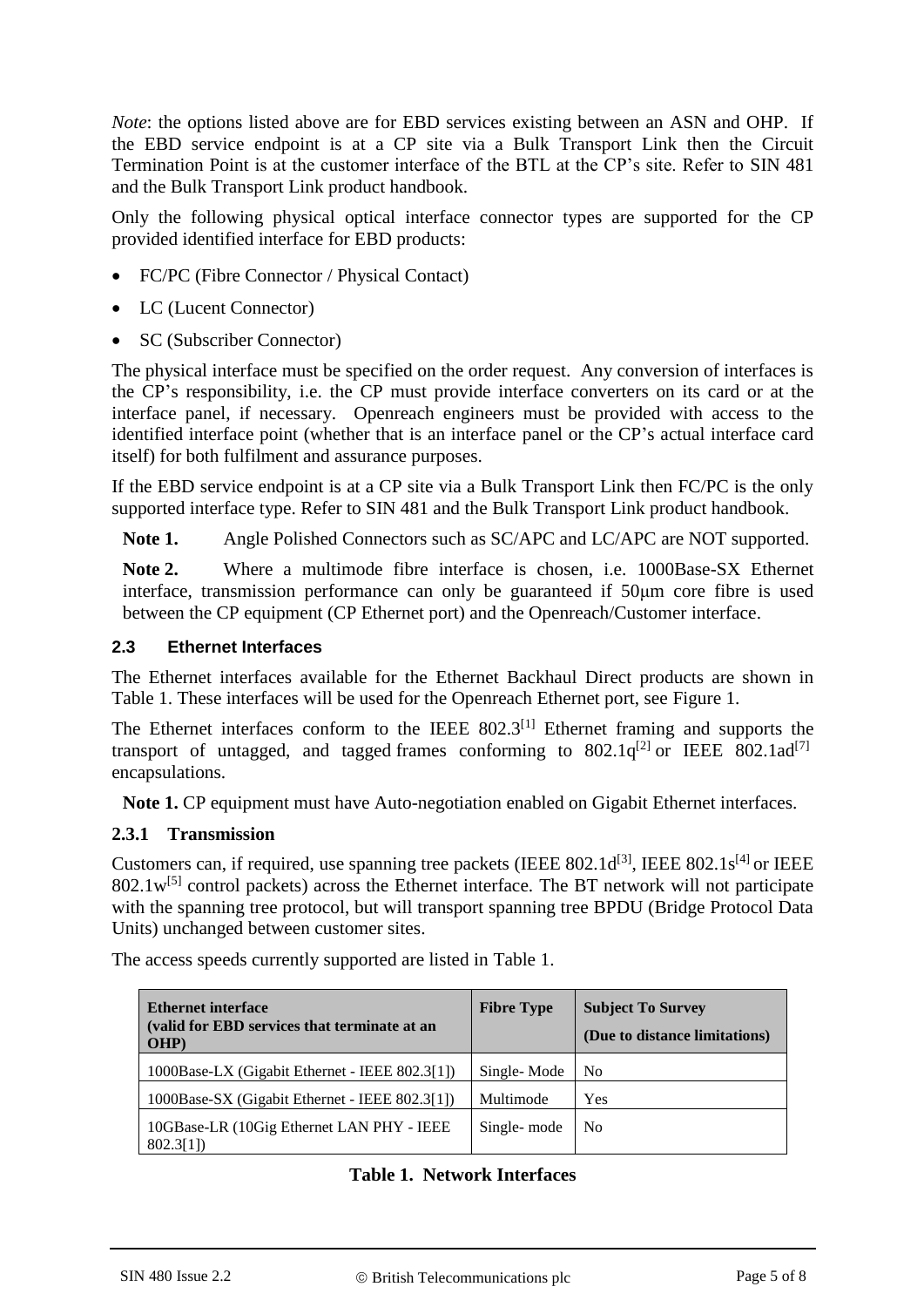Note 1. Please refer to SIN 360<sup>[\[6\]](#page-5-0)</sup> for detailed Ethernet interface specifications.

## **2.3.2 Gigabit Ethernet Frame Length**

The service is capable of supporting IEEE 802.3 frames of 2000 bytes in length, as well as being capable of transporting Jumbo frames of up to 9000 bytes in length to maintain compatibility with a large number of vendor proprietary frame tagging formats. Service Performance however cannot be guaranteed when transporting Jumbo frames as they are not covered by the IEEE Ethernet standards. The frames are transported in both directions, full duplex, at wire-speed.

## **2.3.3 10 Gigabit Ethernet Frame Length and transparency**

The service is capable of supporting IEEE 802.3 frames of 2000 bytes in length, as well as being capable of transporting Jumbo frames of up to 9000 bytes in length to maintain compatibility with a large number of vendor proprietary frame tagging formats. Service Performance however cannot be guaranteed when transporting Jumbo frames as they are not covered by the IEEE Ethernet standards. The frames are transported in both directions, full duplex, at wire-speed.

IPG (Inter Packet Gap) is transported in addition to the Ethernet Frame. 10G Ethernet WAN PHY interface is not supported by this service.

## **2.4 Ethernet Backhaul Direct product features**

[Table 2.](#page-5-6) outlines the features supported by the Ethernet Backhaul Direct product.

| <b>Product</b>   | <b>Ethernet</b><br><b>Interface</b> | <b>Product</b><br><b>Speed</b> | <b>Link Loss</b><br>Forwarding |
|------------------|-------------------------------------|--------------------------------|--------------------------------|
| <b>EBD 1000</b>  | GigE                                | $1$ Gbit/s                     | Yes                            |
| <b>EBD 10000</b> | 10GigE<br><b>LAN PHY</b>            | $10$ Gbit/s                    | Yes                            |

#### **Table 2. Product Feature Support**

<span id="page-5-6"></span>**Note 1.** MAC Address learning is not supported on the Ethernet Backhaul Direct product.

## **3. References**

<span id="page-5-5"></span><span id="page-5-4"></span><span id="page-5-3"></span><span id="page-5-2"></span><span id="page-5-1"></span><span id="page-5-0"></span>

| [1]               | IEEE 802.3: CSMA/CD access method and physical layer specifications,<br>2005                         |  |
|-------------------|------------------------------------------------------------------------------------------------------|--|
| $[2]$             | IEEE 802.1q, VLAN tagging of Ethernet frames, 1998                                                   |  |
| $\lceil 3 \rceil$ | IEEE 802.1d, Media Access Control (MAC) Bridges                                                      |  |
| [4]               | IEEE 802.1s, Virtual Bridged Local Area Networks – Amendment 3: MSTP                                 |  |
| $[5]$             | 802.1w, Media Access Control (MAC) Bridges – Rapid<br>IEEE<br>reconfiguration                        |  |
| [6]               | 360, Ethernet Customer Interfaces, Interface characteristics,<br>SIN.<br>http://www.btplc.com/sinet/ |  |
| [7]               | IEEE 802.3ad, IEEE standards for Link Aggregation (LAG)                                              |  |
| [8]               | IEEE 802.3ah, IEEE amendment, 2004                                                                   |  |
| [9]               | SIN 481, Bulk Transport Link. www.sinet.bt.com                                                       |  |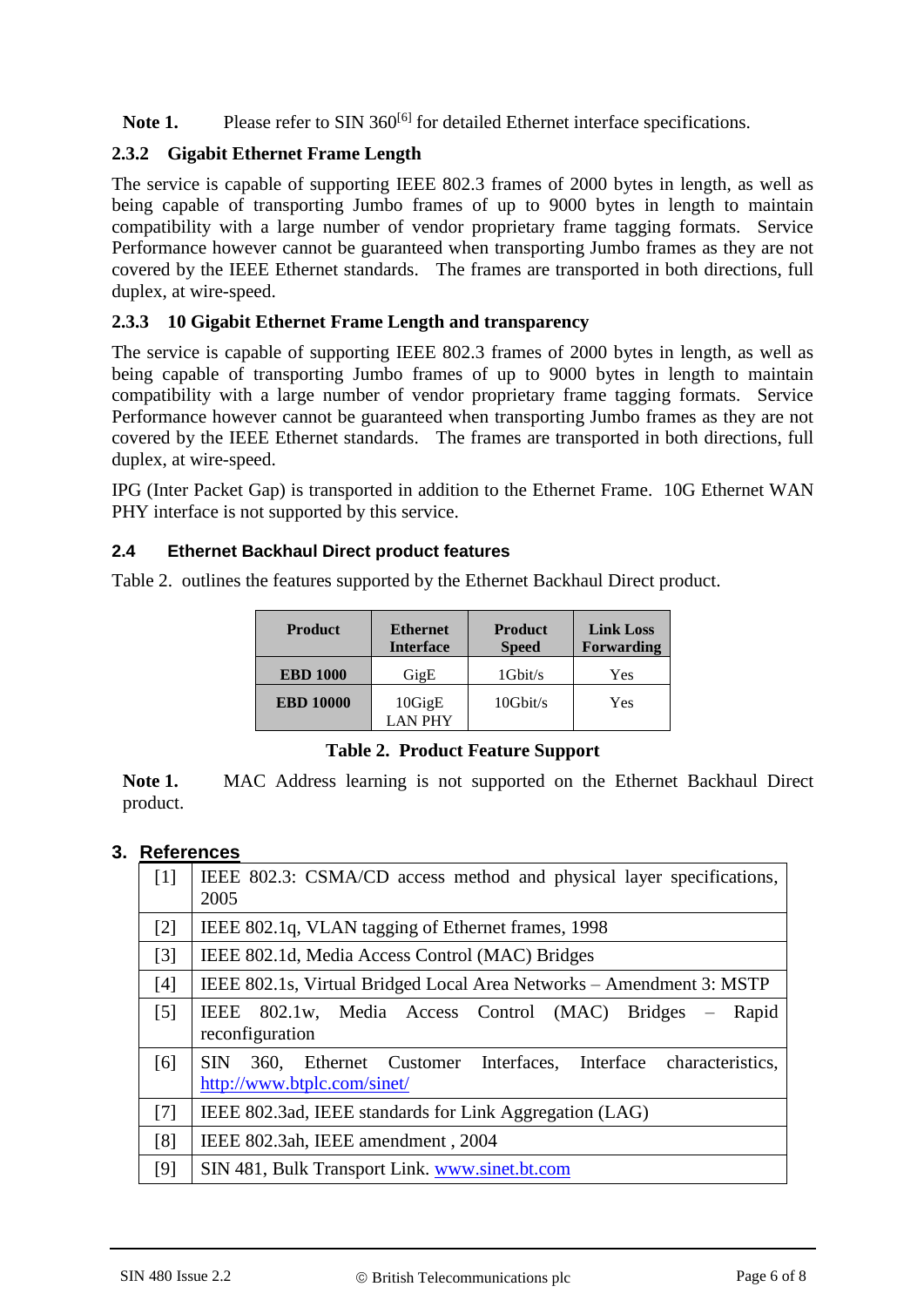| [10]   Ethernet Backhaul Direct product handbook.                         |  |
|---------------------------------------------------------------------------|--|
| https://www.openreach.co.uk/orpg/home/products/ethernetservices/ethernetb |  |
| ackhauldirect/ebd.do                                                      |  |

## **4. Further Information**

For enquiries concerning connection availability between particular sites and for further product information about this service please visit the website at [www.openreach.co.uk](http://www.openreach.co.uk/) or contact your Openreach Customer Business Manager or BT Account Manager.

For further information or copies of referenced sources, please see document sources at <http://www.btplc.com/sinet/>

## **5. Abbreviations**

| <b>BT</b>                                                             | <b>British Telecommunications plc</b>            |  |
|-----------------------------------------------------------------------|--------------------------------------------------|--|
| CD                                                                    | <b>Collision Detection</b>                       |  |
| CP<br><b>Communications Provider</b>                                  |                                                  |  |
| <b>CPE</b>                                                            | <b>Customer Premises Equipment</b>               |  |
| <b>CSMA</b>                                                           | <b>Carrier Sense Multiple Access</b>             |  |
| FC / PC                                                               | Fibre Connector / Physical Contact               |  |
| <b>GE</b>                                                             | <b>Gigabit Ethernet</b>                          |  |
| <b>IEC</b>                                                            | <b>International Electrotechnical Commission</b> |  |
| <b>IEEE</b><br>Institute of Electronic and Electrical Engineers [USA] |                                                  |  |
| <b>IPR</b><br><b>Intellectual Property Right</b>                      |                                                  |  |
| <b>LAN</b>                                                            | <b>Local Area Network</b>                        |  |
| LC                                                                    | <b>Lucent Connector</b>                          |  |
| <b>MAC</b>                                                            | <b>Medium Access Control</b>                     |  |
| <b>MSAN</b>                                                           | Multi Service Access Node                        |  |
| <b>MSTP</b>                                                           | Multiple Spanning Tree Protocol                  |  |
| <b>MTU</b>                                                            | <b>Maximum Transmission Unit</b>                 |  |
| <b>NTP</b>                                                            | <b>Network Terminating Point</b>                 |  |
| <b>SC</b>                                                             | <b>Subscriber Connector</b>                      |  |
| <b>SIN</b>                                                            | Suppliers' Information Note [BT]                 |  |
| <b>TBC</b>                                                            | To Be Confirmed                                  |  |
| <b>UK</b>                                                             | <b>United Kingdom</b>                            |  |
| <b>VLAN</b>                                                           | <b>Virtual Local Area Network</b>                |  |

## **6. Document History**